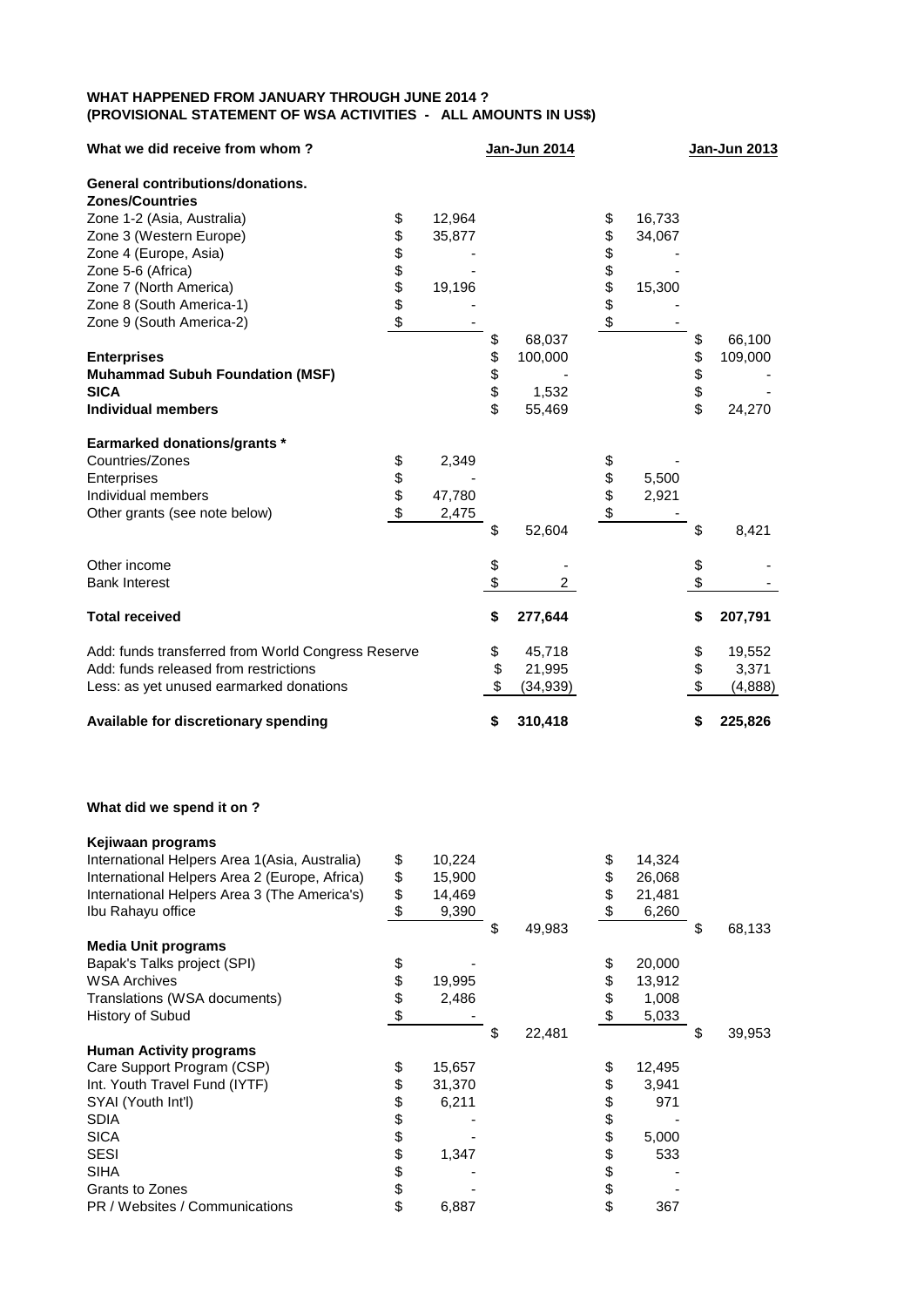| <b>WSHPP</b>                                      | \$     |        |                | \$            | 776    |                        |           |
|---------------------------------------------------|--------|--------|----------------|---------------|--------|------------------------|-----------|
| <b>YES Quest</b>                                  | \$     | 10,000 |                | \$            | 776    |                        |           |
| Delegate support to World Congress                | \$     | 7,557  |                | \$            |        |                        |           |
|                                                   |        |        | \$<br>79,029   |               |        | \$                     | 24,859    |
| <b>Total program expenses</b>                     |        |        | \$<br>151,493  |               |        | \$                     | 132,945   |
| <b>Supporting services</b>                        |        |        |                |               |        |                        |           |
| WSC meeting/Gatherings                            |        |        | \$             |               |        | \$                     | 28,058    |
| <b>WSA Chair Remuneration</b>                     | \$     |        |                | \$            |        |                        |           |
| <b>WSA Chair/Deputy Chair Expenses</b>            | \$     | 8,792  |                | \$            | 6,788  |                        |           |
| Zone 1-2 (Asia, Australia)                        | \$     |        |                |               |        |                        |           |
| Zone 3 (Western Europe)                           | \$\$   | 1,666  |                | \$<br>\$      | 1,404  |                        |           |
| Zone 4 (Europe-Asia)                              |        | 2,037  |                |               | 1,652  |                        |           |
| Zone 5-6 (Africa)                                 |        |        |                |               | 3,617  |                        |           |
| Zone 7 (North America)                            |        | 717    |                |               |        |                        |           |
| Zone 8 (South America-1)                          | \$\$   | 1,589  |                |               |        |                        |           |
| Zone 9 (South America-2)                          |        | 2,657  |                |               |        |                        |           |
| WSC BoD conference calls                          | \$     | 106    |                | <b>888888</b> | 560    |                        |           |
|                                                   |        |        | \$<br>17,564   |               |        | \$                     | 14,021    |
| <b>WSA Executive:</b>                             |        |        |                |               |        |                        |           |
| Remunerations                                     | \$     | 22,850 |                | \$            | 26,840 |                        |           |
| Travel, accomodation                              | \$     | 8,761  |                | \$            | 8,110  |                        |           |
| Office and admin expenses                         | \$     | 516    |                | \$            | 3,716  |                        |           |
| Bank charges                                      |        | 1,415  |                | \$            | 1,549  |                        |           |
| Legal fees                                        |        |        |                |               | 525    |                        |           |
| Audit                                             |        |        |                |               |        |                        |           |
| Currency differences                              | \$\$\$ |        |                | \$\$          |        |                        |           |
| Various                                           | \$     |        |                | \$            |        |                        |           |
|                                                   |        |        | \$<br>33,542   |               |        | \$                     | 40,740    |
|                                                   |        |        |                |               |        |                        |           |
| Pensions                                          |        |        | \$<br>10,064   |               |        | \$                     | 8,488     |
| <b>Total supporting services</b>                  |        |        | \$<br>61,170   |               |        | \$                     | 91,307    |
| <b>World Congress preparation</b>                 |        |        | \$<br>45,718   |               |        | \$                     | 19,552    |
| <b>Total expenses</b>                             |        |        | \$<br>258,381  |               |        | \$                     | 243,804   |
| Surplus / (Shortfall)                             |        |        | \$<br>52,037   |               |        | \$                     | (17, 978) |
| <b>Transfer from available unrestricted funds</b> |        |        | \$<br>(52,037) |               |        | $\boldsymbol{\hat{z}}$ | 17,978    |

| Key:         |                                          |
|--------------|------------------------------------------|
| <b>SYAI</b>  | <b>Subud Youth Activities</b>            |
| <b>SDIA</b>  | Susila Dharma International Association  |
| <b>SICA</b>  | Subud International Cultural Association |
| <b>SESI</b>  | Subud Enterprise Services International  |
| <b>SIHA</b>  | Subud International Health Association   |
| SPI          | Subud Publications International         |
| <b>WSHPP</b> | Wisma Subud Heritage Protection Project  |
| <b>IYTF</b>  | International Youth Travel Fund          |

## **SO WHERE DID THAT LEAVE US AT JUNE 30, 2014 IN COMPARISON TO THE END OF THE PREVIOUS YEAR ? (BALANCE SHEET)**

|                                               |    | 30-Jun-2014 | 31-Dec-2013 |          |  |
|-----------------------------------------------|----|-------------|-------------|----------|--|
| What is/was available ?                       |    |             |             |          |  |
| Cash in the bank                              |    | 349.949     | \$.         | 272.464  |  |
| Less Cash held for Zone 7                     | \$ | (109)       |             | (5,783)  |  |
| Less donations paid in advance for next year  | \$ | -           | \$.         | (89,028) |  |
| Payments made in advance for the next quarter | \$ | -           |             | 67.185   |  |